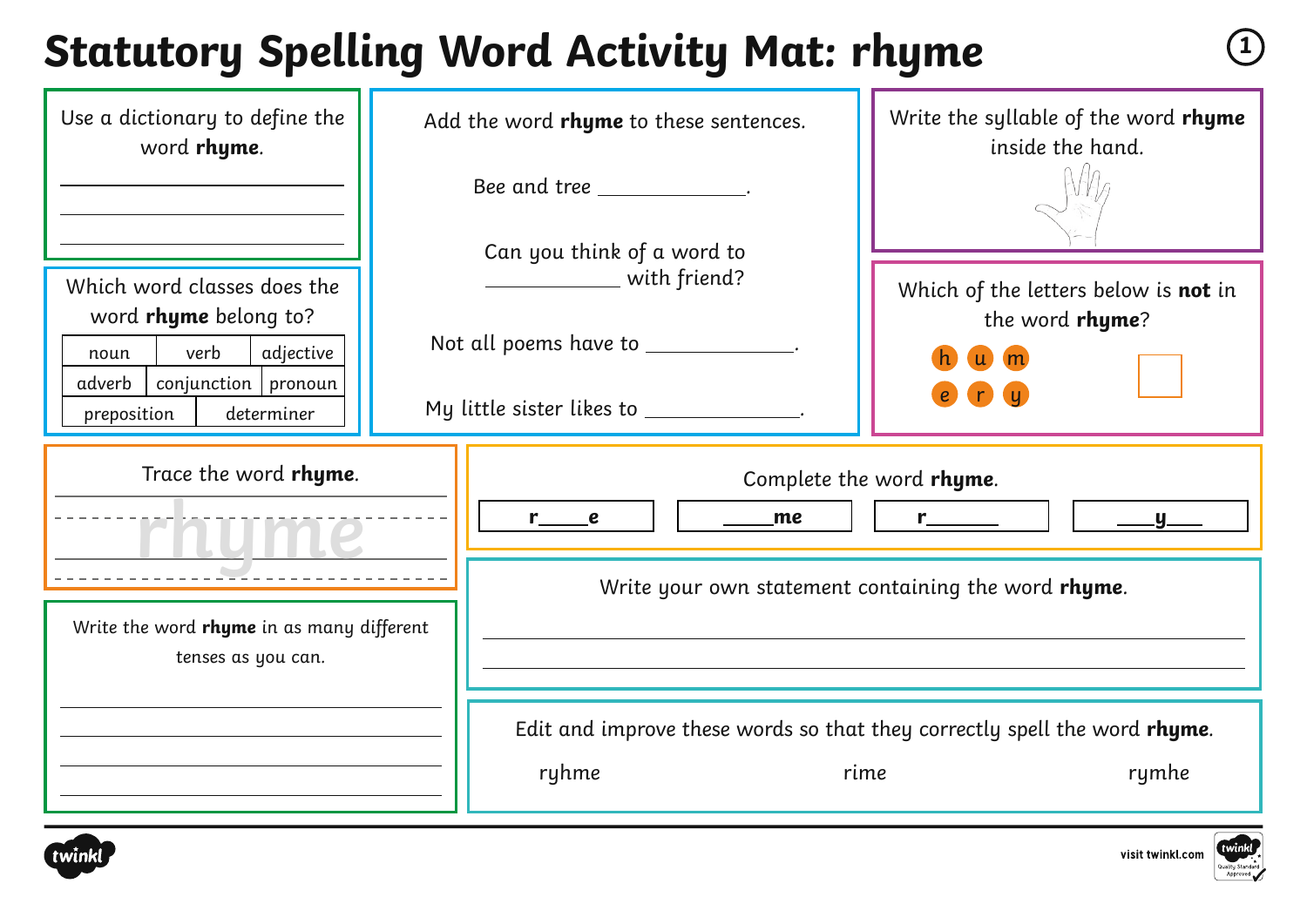# **Statutory Spelling Word Activity Mat: rhythm <sup>2</sup>**

| Use a dictionary to define the<br>word rhythm.                                                                                                   | Add the word rhythm to these sentences.<br>dog's breathing.                                    | Write the syllables of the word<br>rhythm inside the hands.                                                       |  |  |
|--------------------------------------------------------------------------------------------------------------------------------------------------|------------------------------------------------------------------------------------------------|-------------------------------------------------------------------------------------------------------------------|--|--|
| Which word class does the<br>word rhythm belong to?<br>verb<br>adjective<br>noun<br>$conjunction$ pronoun<br>adverb<br>determiner<br>preposition | relentlessly.<br>My dad has no ____________.<br>The poem has a strong ___________.             | Which of the letters below is not in<br>the word rhythm?<br>$m$ $n$ t                                             |  |  |
| Trace the word rhythm.                                                                                                                           | rh<br>m                                                                                        | Complete the word rhythm.<br>_thm<br>rhy______       _____<br>Write your own question containing the word rhythm. |  |  |
| Can you explain the importance of the<br>letter 'y' in the word rhythm?                                                                          |                                                                                                |                                                                                                                   |  |  |
|                                                                                                                                                  | Edit and improve these words so that they correctly spell the word rhythm.<br>rythum<br>ryhthm | ryhthum                                                                                                           |  |  |





visit twinkl.com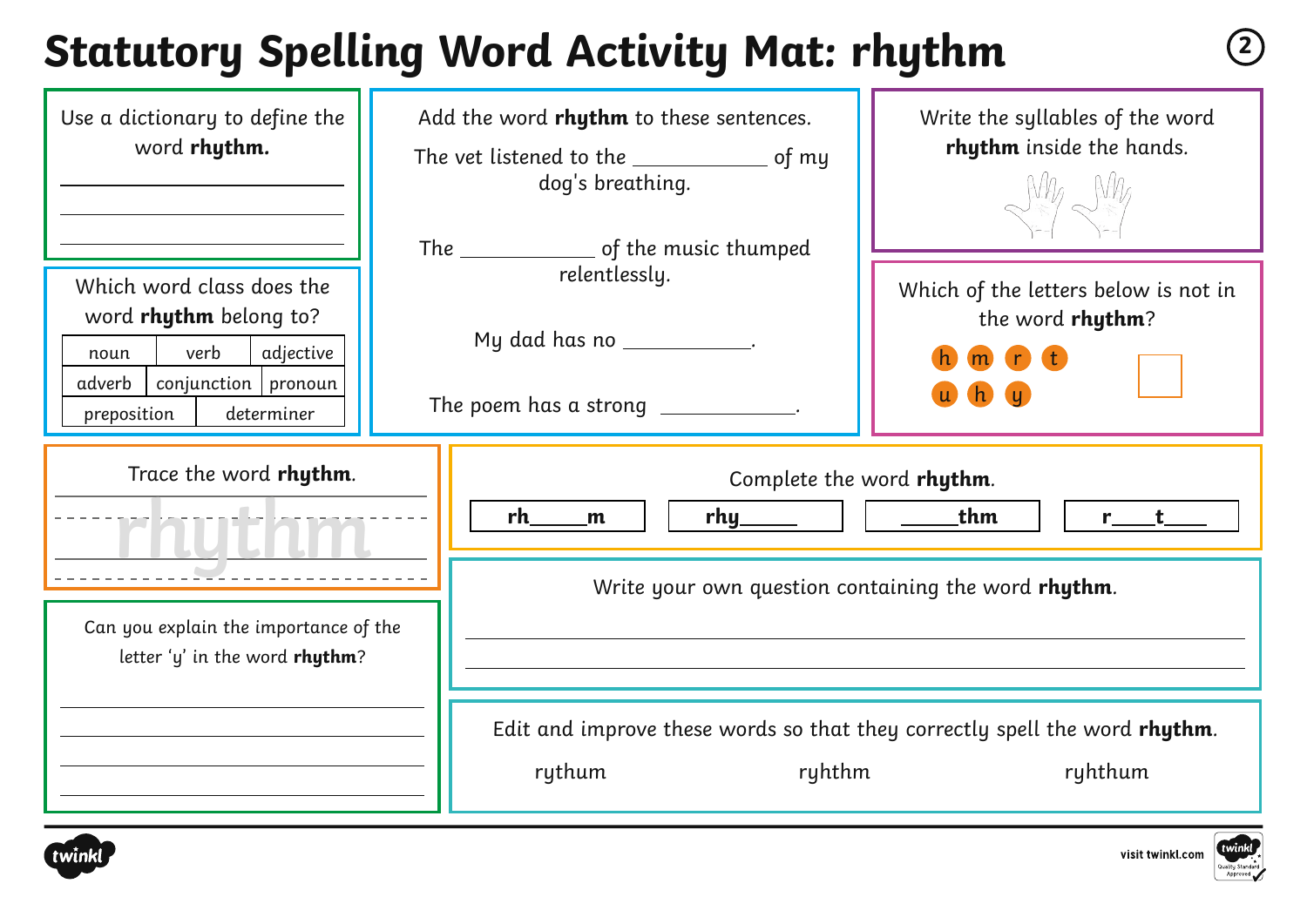## **Statutory Spelling Word Activity Mat: sacrifice <sup>3</sup>**

| Use a dictionary to define the<br>word sacrifice.                                                                          | Add the word sacrifice to these sentences.                                                                |                                          | Write the syllables of the word<br>sacrifice inside the hands.                          |
|----------------------------------------------------------------------------------------------------------------------------|-----------------------------------------------------------------------------------------------------------|------------------------------------------|-----------------------------------------------------------------------------------------|
|                                                                                                                            |                                                                                                           | Would you __________ everything?         | Ville Nille Wille                                                                       |
|                                                                                                                            | Nobody appreciated her ____________.<br>They killed a goat as a $\_\_\_\_\_\_\_\_\_\_\_$ to<br>their god. |                                          | Which letter from the word sacrifice<br>is missing below?                               |
| Which word classes does the<br>word sacrifice belong to?<br>verb<br>adjective<br>noun<br>$conjunction$   pronoun<br>adverb |                                                                                                           |                                          |                                                                                         |
| preposition<br>determiner                                                                                                  |                                                                                                           | He was willing to __________ everything. |                                                                                         |
| Trace the word sacrifice.                                                                                                  |                                                                                                           | _fice<br>sacri                           | Complete the word sacrifice.<br>sa <u>sa a se</u><br>ice<br>$S_{-}$<br>$\boldsymbol{e}$ |
|                                                                                                                            |                                                                                                           |                                          | Write your own exclamation containing the word sacrifice.                               |
| How many words can you make out of the<br>letters in the word sacrifice?                                                   |                                                                                                           |                                          |                                                                                         |
|                                                                                                                            |                                                                                                           |                                          | Edit and improve these words so that they correctly spell the word sacrifice.           |
|                                                                                                                            |                                                                                                           | sacrifise                                | sacrefice<br>sacrafice                                                                  |



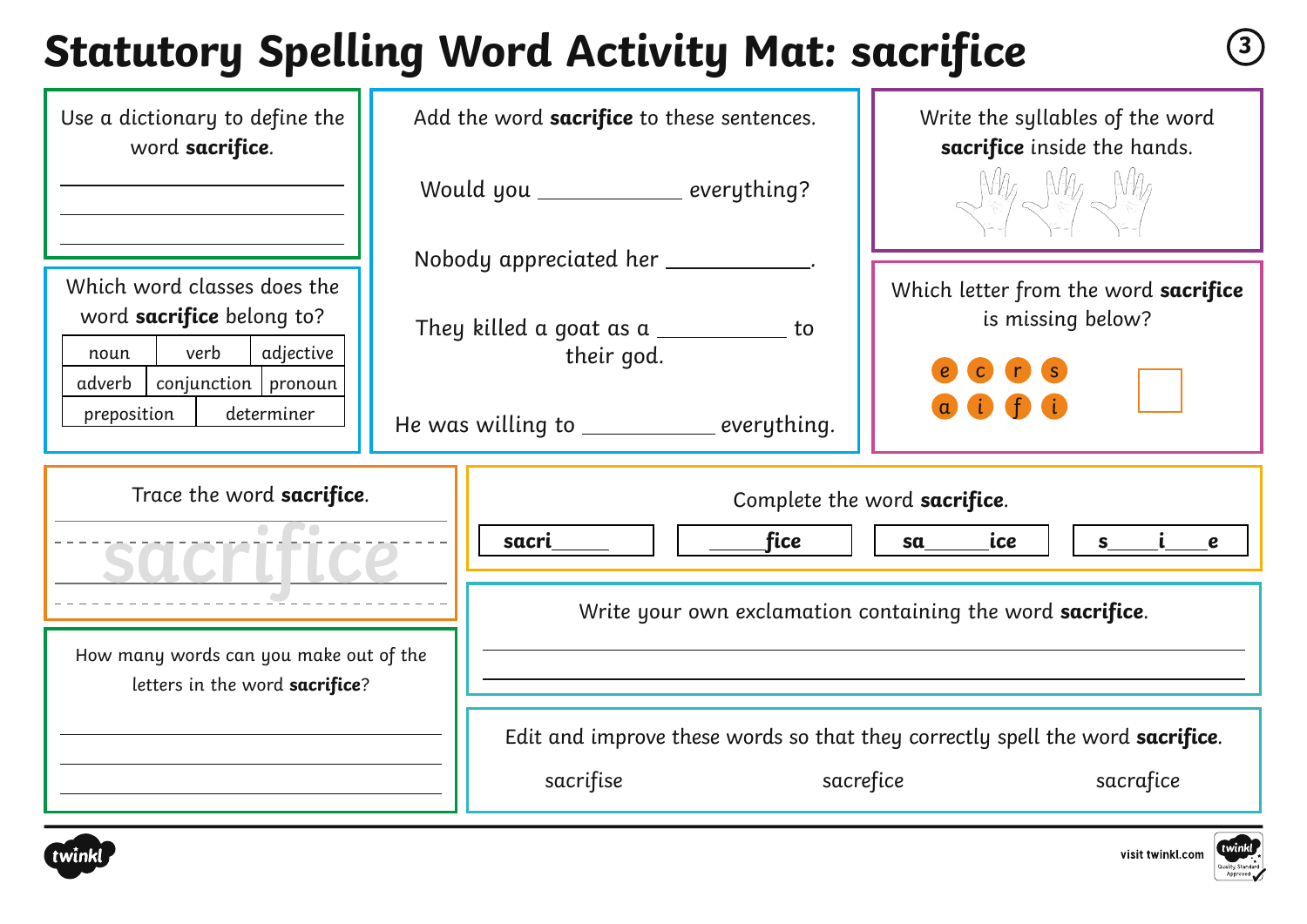# **Statutory Spelling Word Activity Mat: secretary <sup>4</sup>**

| Use a dictionary to define the<br>word secretary.                                         | Add the word secretary to these sentences.<br>My dad is the ______________ of the local | Write the syllables of the word<br>secretary inside the hands.                                           |  |  |
|-------------------------------------------------------------------------------------------|-----------------------------------------------------------------------------------------|----------------------------------------------------------------------------------------------------------|--|--|
|                                                                                           | football club.                                                                          |                                                                                                          |  |  |
| Which word class does the<br>word <b>secretary</b> belong to?                             | I left a message with the ___________.                                                  | Which of the letters below is not in<br>the word secretary?                                              |  |  |
| verb<br>adjective<br>noun<br>$conjunction$ pronoun<br>adverb<br>determiner<br>preposition | The ____________ welcomed me to the office.                                             |                                                                                                          |  |  |
| Trace the word secretary.                                                                 | tary<br><b>secre</b>                                                                    | Complete the word secretary.<br>sec____<br>S<br><u>ry</u><br>$\boldsymbol{e}$<br><u>y</u>                |  |  |
|                                                                                           |                                                                                         | Write your own question containing the word secretary.                                                   |  |  |
| How many words can you make out of the<br>letters in the word secretary?                  |                                                                                         |                                                                                                          |  |  |
|                                                                                           | secratary                                                                               | Edit and improve these words so that they correctly spell the word secretary.<br>seckratary<br>secretery |  |  |